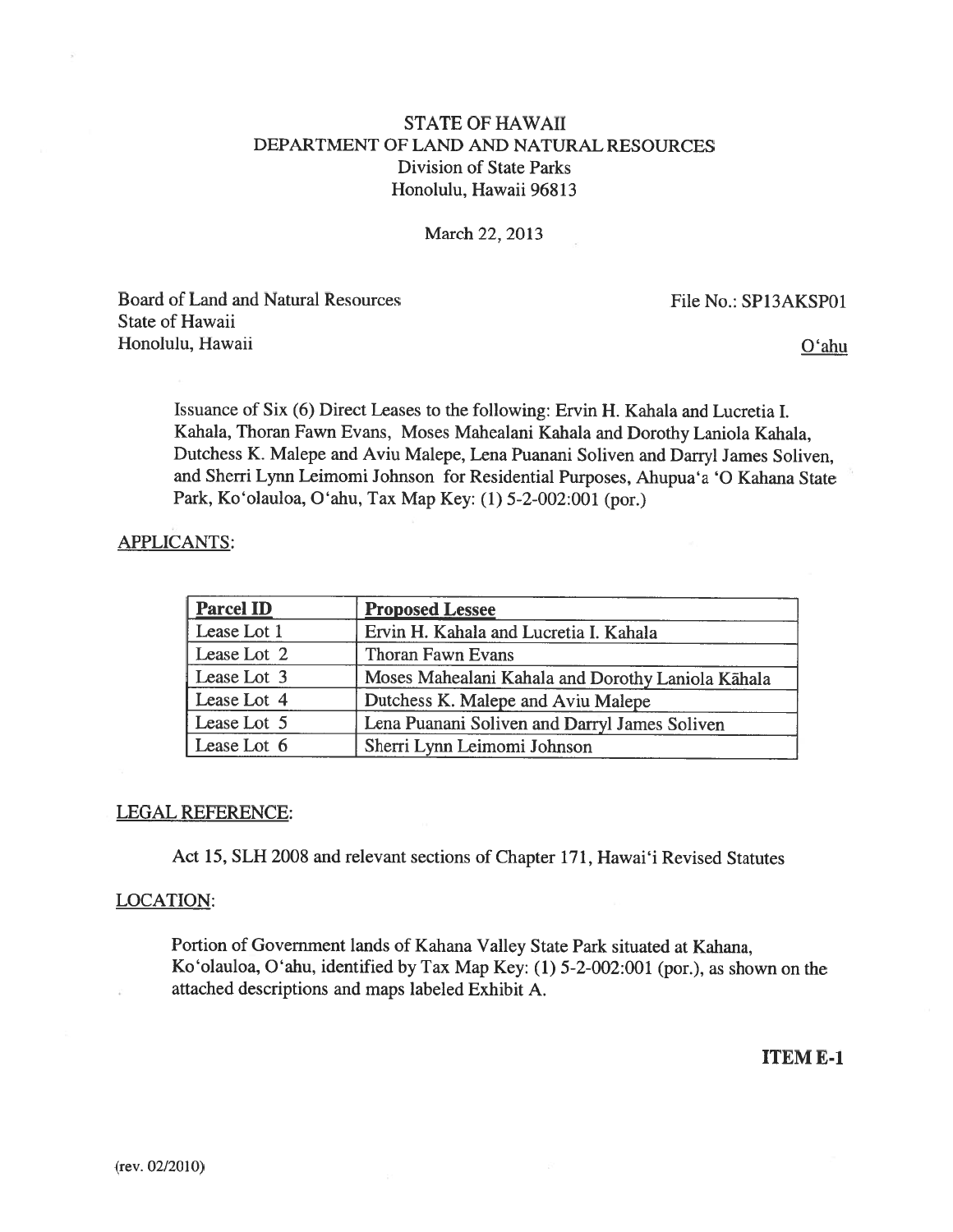# AREA:

| <b>Parcel ID</b>        | Area                        |
|-------------------------|-----------------------------|
| Lease Lot 1 (E. Kahala) | $11,845$ s.f., more or less |
| Lease Lot 2 (Evans)     | 13,956 s.f., more or less   |
| Lease Lot 3 (M. Kahala) | $11,874$ s.f., more or less |
| Lease Lot 4 (Malepe)    | $12,559$ s.f., more or less |
| Lease Lot 5 (Soliven)   | 12,907 s.f., more or less   |
| Lease Lot 6 (Johnson)   | 12,502 s.f., more or less   |

Subject to confirmation by the Department of Accounting and General Services, Survey Division and described in Exhibit A.

## ZONING:

| State Land Use District: | <b>Conservation, Resource Subzone</b> |
|--------------------------|---------------------------------------|
| County of Honolulu CZO:  | Preservation                          |

## TRUST LAND STATUS:

The properties were acquired after 1959 and are not ceded land.

DHHL 30% entitlement lands pursuant to the Hawaii State Constitution: YES  $\_\text{NO} \times$ 

# CURRENT USE STATUS:

Encumbered by Governor's Executive Order No. <sup>3518</sup> setting aside land for Kahana Valley State Park and occupied by the applicants without documented agreement.

# CHARACTER OF USE:

Living park/residential purposes.

## LEASE TERM:

Beginning approximately June 1, 2013 and Ending November 30, 2058

## COMMENCEMENT DATE:

The first day of the month to be determined by the Chairperson.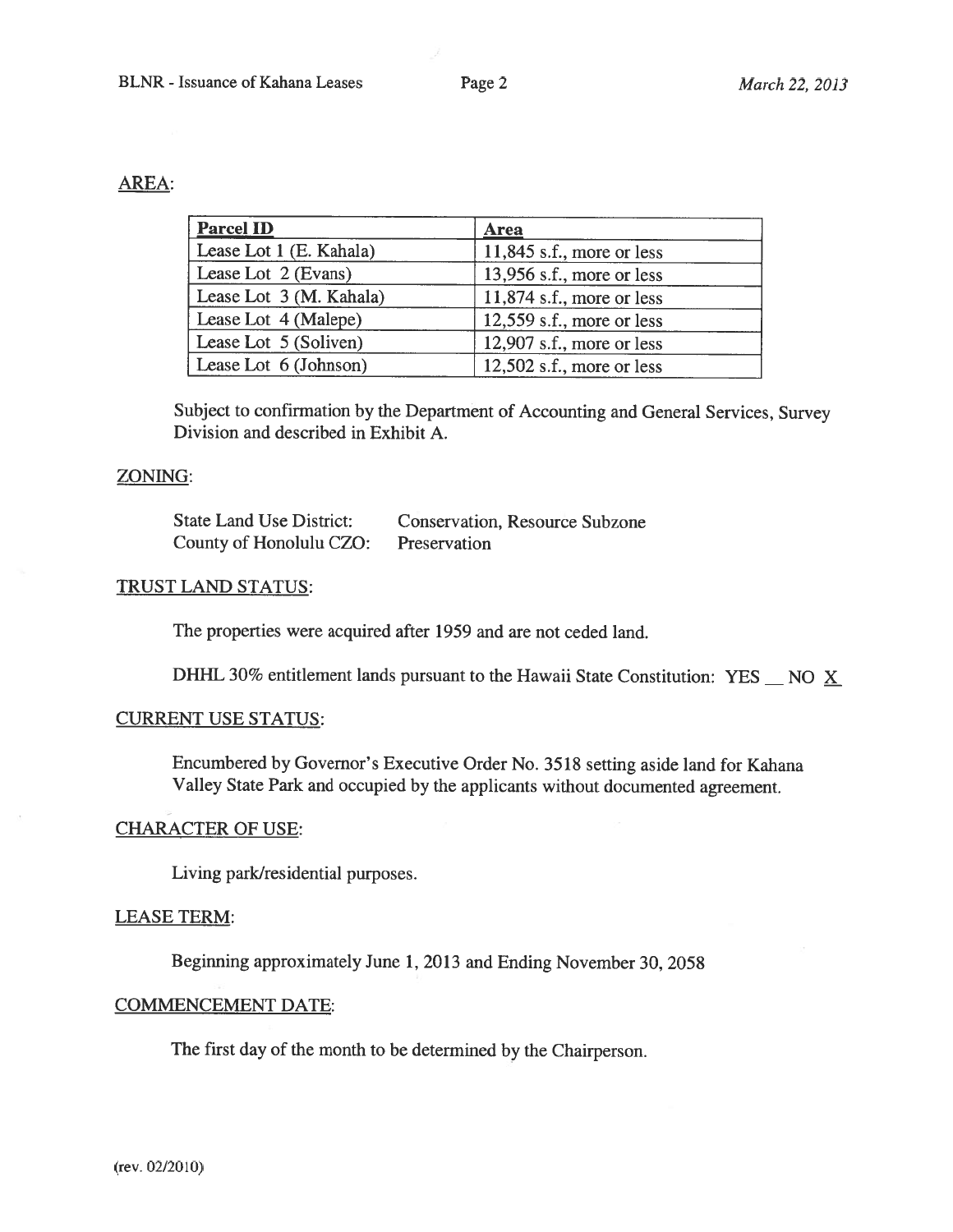#### ANNUAL RENT:

In lieu of monetary rent, Lessee shall contribute in-kind services to the Department by participating in the interpretive programs at the Park in the amount of <sup>25</sup> hours per month for <sup>a</sup> total of 300 hours per year.

#### METHOD OF PAYMENT:

N/A.

#### RENTAL REOPENINGS:

N/A.

#### PERFORMANCE BOND:

N/A.

#### PROPERTY CHARACTERISTICS:

Utilities – Electricity and telephone. No water/sewer. Staff notes that no wastewater infrastructure is provided and the Department of Health advises no cesspools or individual wastewater systems are currently permitted on any of the lots. Lessee's are responsible for their own wastewater solutions, if any, and shall comply with all relevant governmental regulation.

Slope - Mostly level.

Elevation - Less than 50'MSL

Rainfall - Less than 100" and subject to flooding

SCS Soil Series - Mokuleia Clay Loam and Jaucas Sand

Land Study Bureau — Types C and D

Legal access to property — Staff has verified that there is legal access to the property off of Kamehameha Highway and Kahana Valley Road.

Subdivision — Staff has verified that the subject property is not <sup>a</sup> legally subdivided lot and will be described in the lease via metes and bounds legal description. No subdivision is planned.

Encumbrances — Staff has verified that the following encumbrances exist on the property Governor's Executive Order No. 3518

## CHAPTER 343 - ENVIRONMENTAL ASSESSMENT:

See Attached Exhibit B - Exemption Notification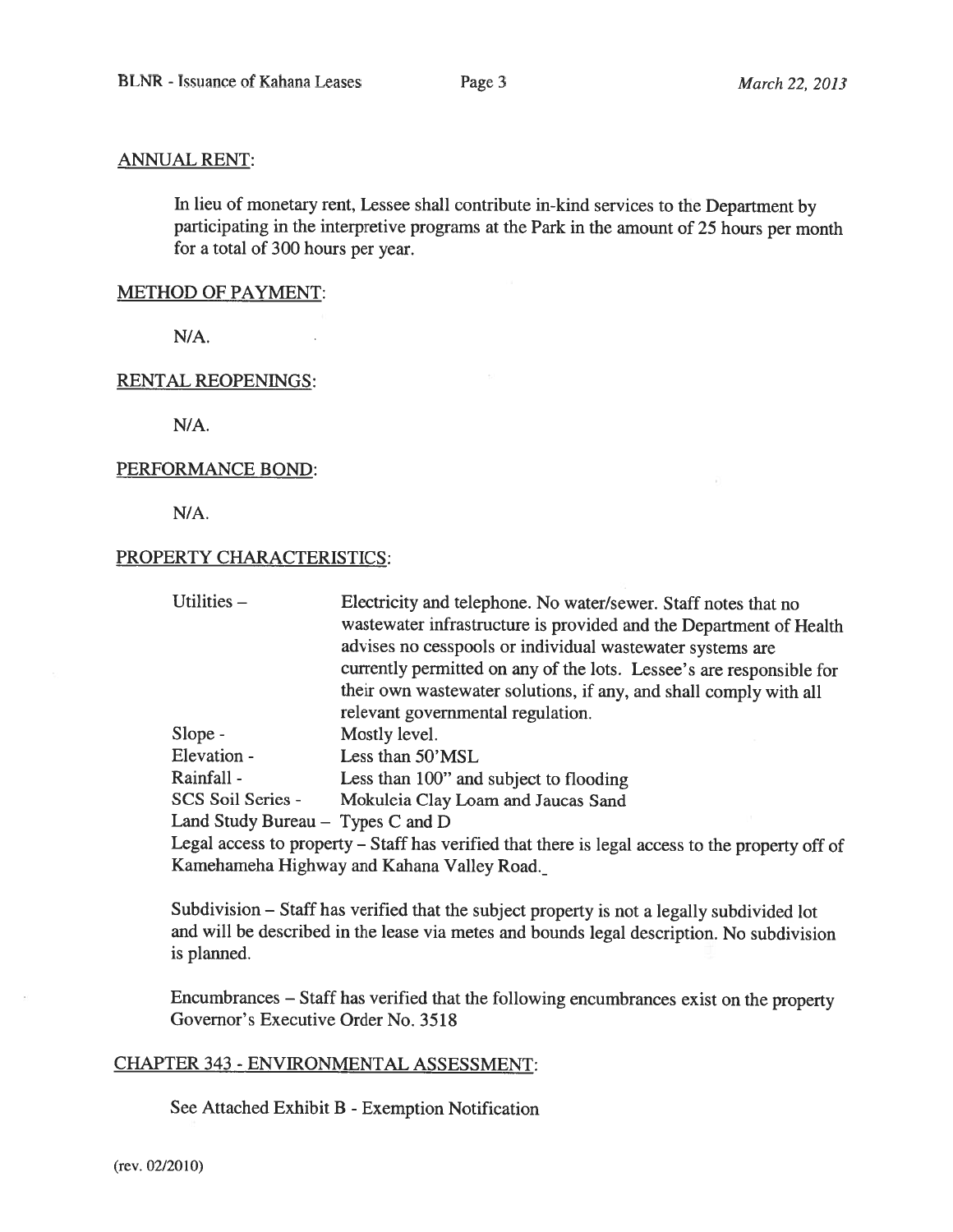#### DCCA VERIFICATION:

Not required as applicants are individuals not required to register with DCCA.

#### APPLICANT REQUIREMENTS:

None.

## REMARKS:

Kahana Valley State Park, now known as Ahupua'a '0 Kahana State Park, was acquired by the State through condemnation between 1965 and <sup>1969</sup> as <sup>a</sup> way to preven<sup>t</sup> <sup>a</sup> proposed resort development and to retain the open space <sup>a</sup> rural character of Windward O'ahu.

Each of the six lots described in this submittal is located in the Ahupua'a '0 Kahana State Park. This reques<sup>t</sup> is to issue leases to the residents described herein in similar form and substance to those previously issued to other lessee's in Kahana Valley.

In 1979, The Department of Land and Natural Resources (Department) completed <sup>a</sup> Revised Environmental Impact Statement (EIS) which <sup>p</sup>lanned for residential use of <sup>18</sup> lots mauka of the community building along Kahana Valley Road and in 1992, then Governor Waihe'e accepted <sup>a</sup> Final Supplemental ElS (Supplement) for the Kahana Valley State Park which included an additional <sup>14</sup> residential lots along Trout Farm Road. Both the EIS and the Supplement referenced residents living in the front portions of the par<sup>k</sup> and recommended they re-locate to areas further back in the valley to avoid being in the flood <sup>p</sup>lain and so the front areas of the par<sup>k</sup> could be used for day use and interpretive purposes. During this period, however, the front areas were used for residential purposes.

Act 5, SLH 1987, authorized the Department to issue long term residential leases to individuals who had been living on the lands and provided authorization for <sup>a</sup> residential subdivision in Kahana Valley. The law granted the Department relief from regulation regarding subdivision entitlements and construction standards. Tn 1993, the Department entered into 65 year leases covering 31 residential properties.

Pursuant to the terms of the leases, the residents are required to contribute at least twenty five hours of service each month in lieu of rent. Act 238, SLH 1988, appropriated funds sufficient for 26 of the lessees to receive loans to build homes.

Since the completion of the homes and the issuance of the leases, other families have sought to obtain long term leases but the Department has been unable to issue them because Act 5 had expired. Over time, 3 of the 31 leases were forfeited due to defaults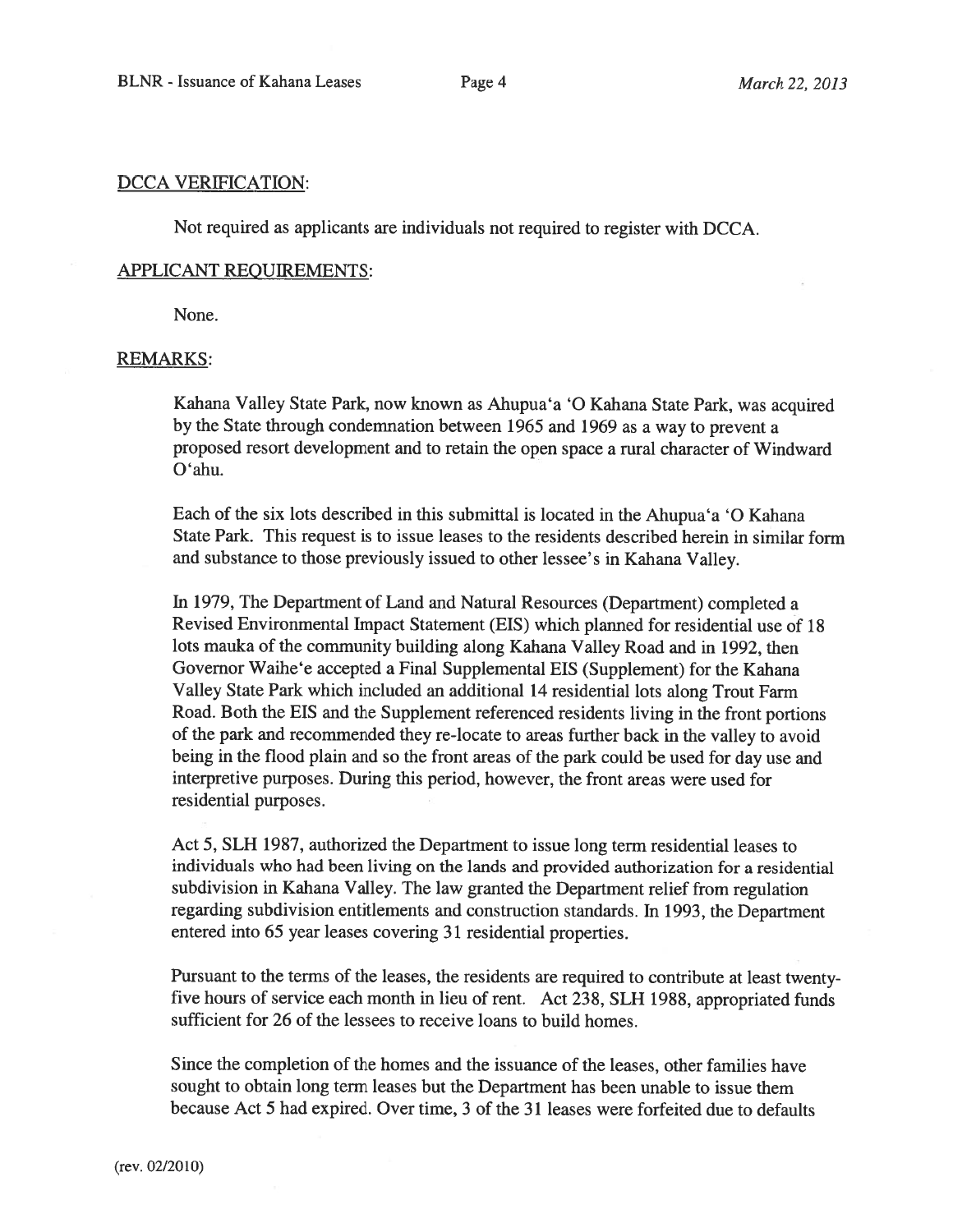and the issuance of new leases for these properties was delayed while legal and other issues were being evaluated.

Because of considerable controversy surrounding the Department's <sup>p</sup>lans to evict occupants who remained on the property fronting the park, the Legislature enacted Act 15, SLH 2008, which prevented the Department from any evictions in Kahana for <sup>a</sup> period of two years. The law authorized the Department to negotiate and enter into longterm residential leases for sites in state parks under certain conditions. Act 15 also created the Living Park Planning Council (Council), placed within the DLNR for administrative purposes. The purpose of the Council was to create <sup>a</sup> master plan and advise the Department of matters pertaining to the park.

In <sup>a</sup> letter dated January 17, 2011 from Ralph K. Makaiau, Jr., Chair of the Hawai'i State Kahana Valley Living Park Planning Council, to Chairperson Aila, Mr. Makaiau recommended the Board approve granting six (6) new leases to each of the individuals named in this submittal based on 1), the Council's role pursuan<sup>t</sup> to Act 15 and 2), <sup>a</sup> vote taken at the Council's December 15, 2010 meeting authorizing the letter. The six (6) propose<sup>d</sup> lessees had occupied the property prior to Act <sup>15</sup> and remain there today.

The locations of the six (6) lots were originally <sup>p</sup>lanned for par<sup>k</sup> and interpretive use and residents were encourage<sup>d</sup> to locate homes further mauka. The State Parks discouraged the use of these lands for residential purposes because the use was not consistent with existing <sup>p</sup>lans and because there would be permitting challenges due to being in <sup>a</sup> floodplain. Because of this, the lots were not subdivided. Despite the recommendation, however, the residents held to their desire to remain in their presen<sup>t</sup> locations.

State Parks recommends the Board approve the issuance of the leases and although the location of the lots is not ideal, leases would afford residents the ability to remain in their homes and continue being an integral par<sup>t</sup> of the living par<sup>k</sup> concept. The leases would simply document <sup>a</sup> use that has been in <sup>p</sup>lace for many years and no new changes and/or construction are contemplated for this area of the park.

THE REMAINDER OF THIS PAGE INTENTIONALLY LEFT BLANK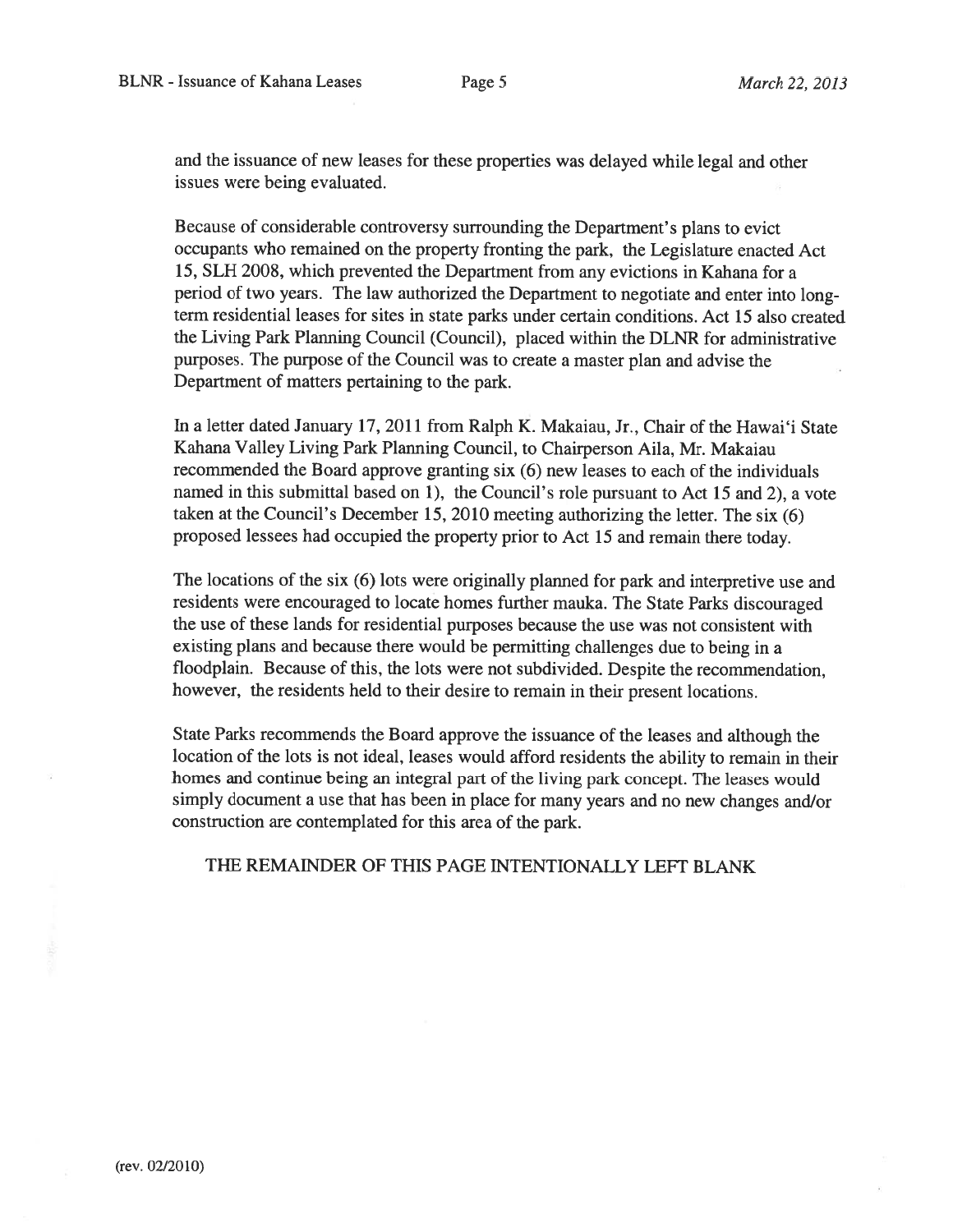# RECOMMENDATION: That the Board:

- 1. Declare that, after considering the potential effects of the propose<sup>d</sup> disposition as provided by Chapter 343, HRS, and Chapter 11-200, HAR, this project will probably have minimal or no significant effect on the environment and is therefore exemp<sup>t</sup> from the preparation of an environmental assessment.
- 2. Authorize the issuance of a direct leases to the residents described in this submittal covering the subject area under the terms and conditions cited above, which are by this reference incorporated herein and further subject to the following:
	- A. The standard terms and conditions of the most current lease document form, as may be amended from time to time;
	- B. Review and approva<sup>l</sup> by the Department of the Attorney General; and
	- C. Such other terms and conditions as may be prescribed by the Chairperson to best serve the interests of the State.
- 3. Delegate the authority to the Chairperson to determine the precise boundaries of the lots and other terms and conditions necessary to complete the lease agreements.

Respectfully Submitted,

DANIEL S. QUINN Administrator

APPROVED FOR SUBMITTAL:

William J. Aila, Jr., Chairperson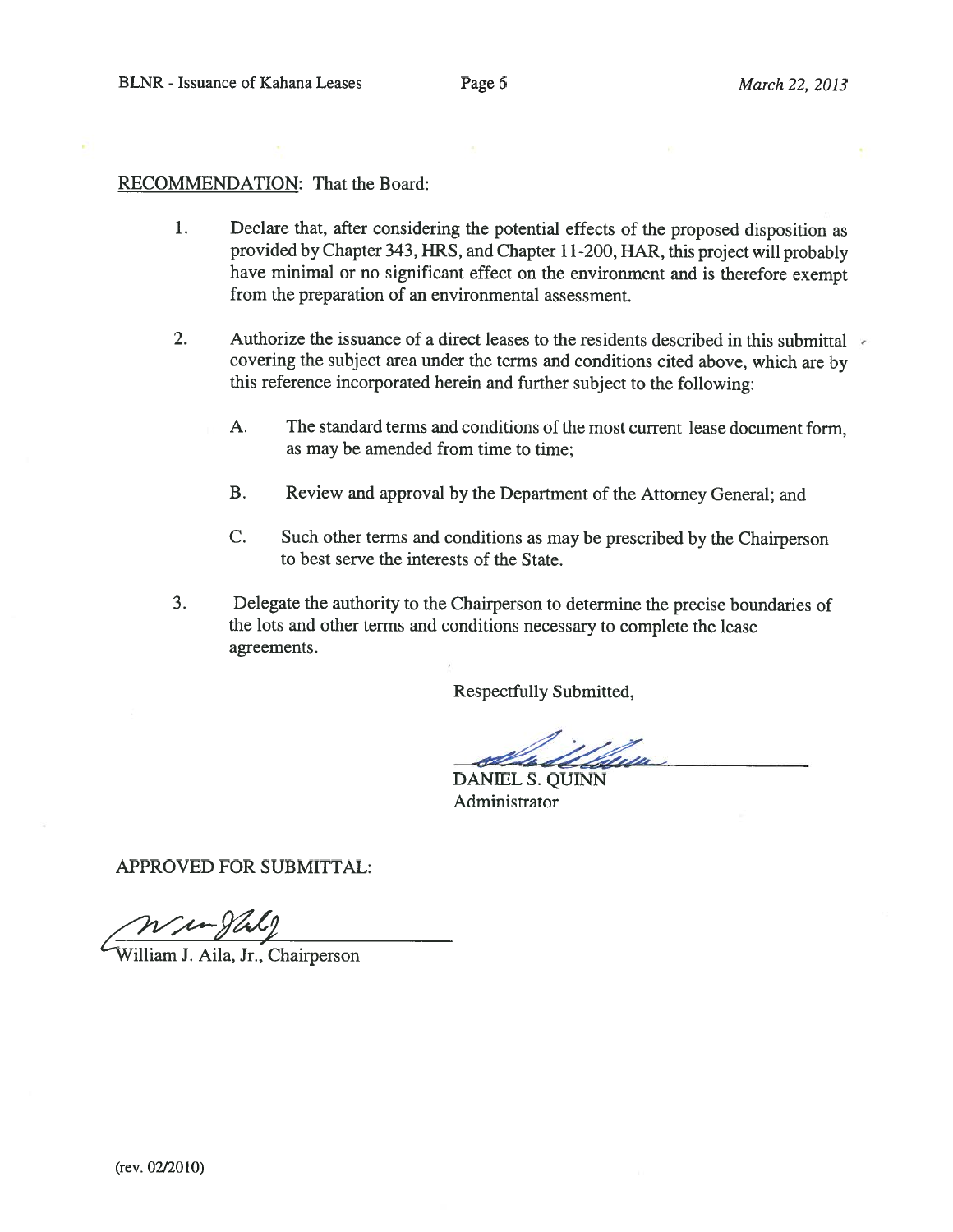

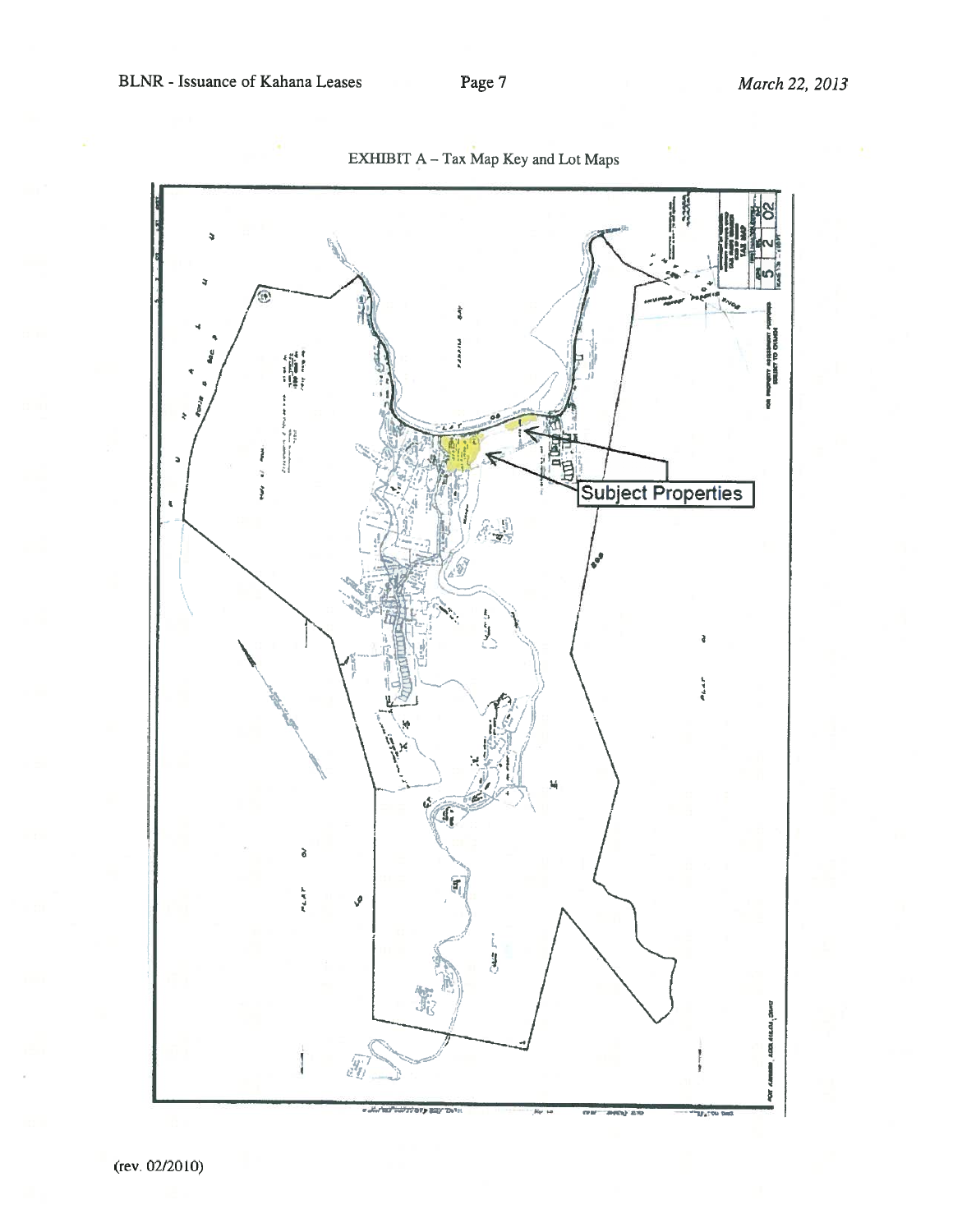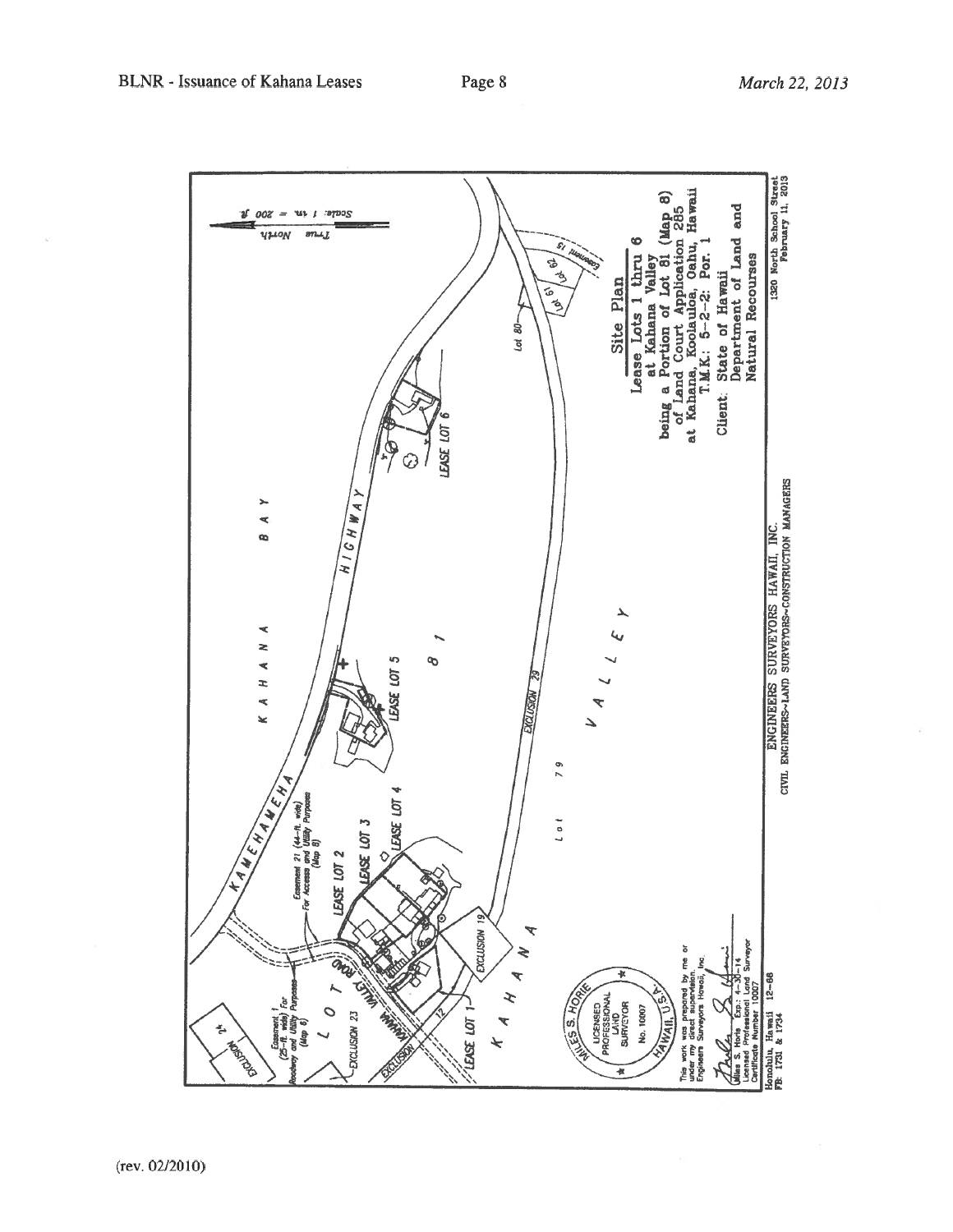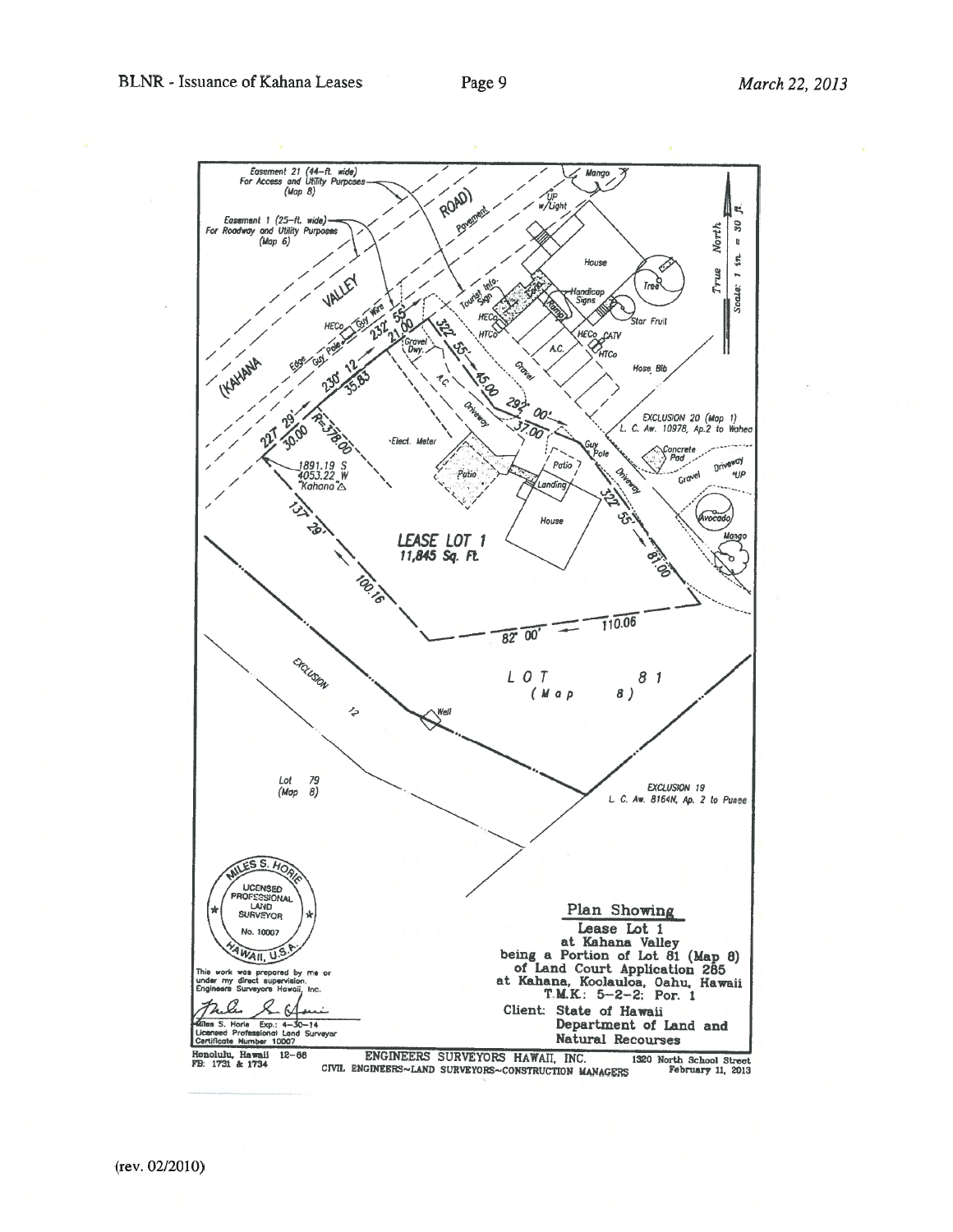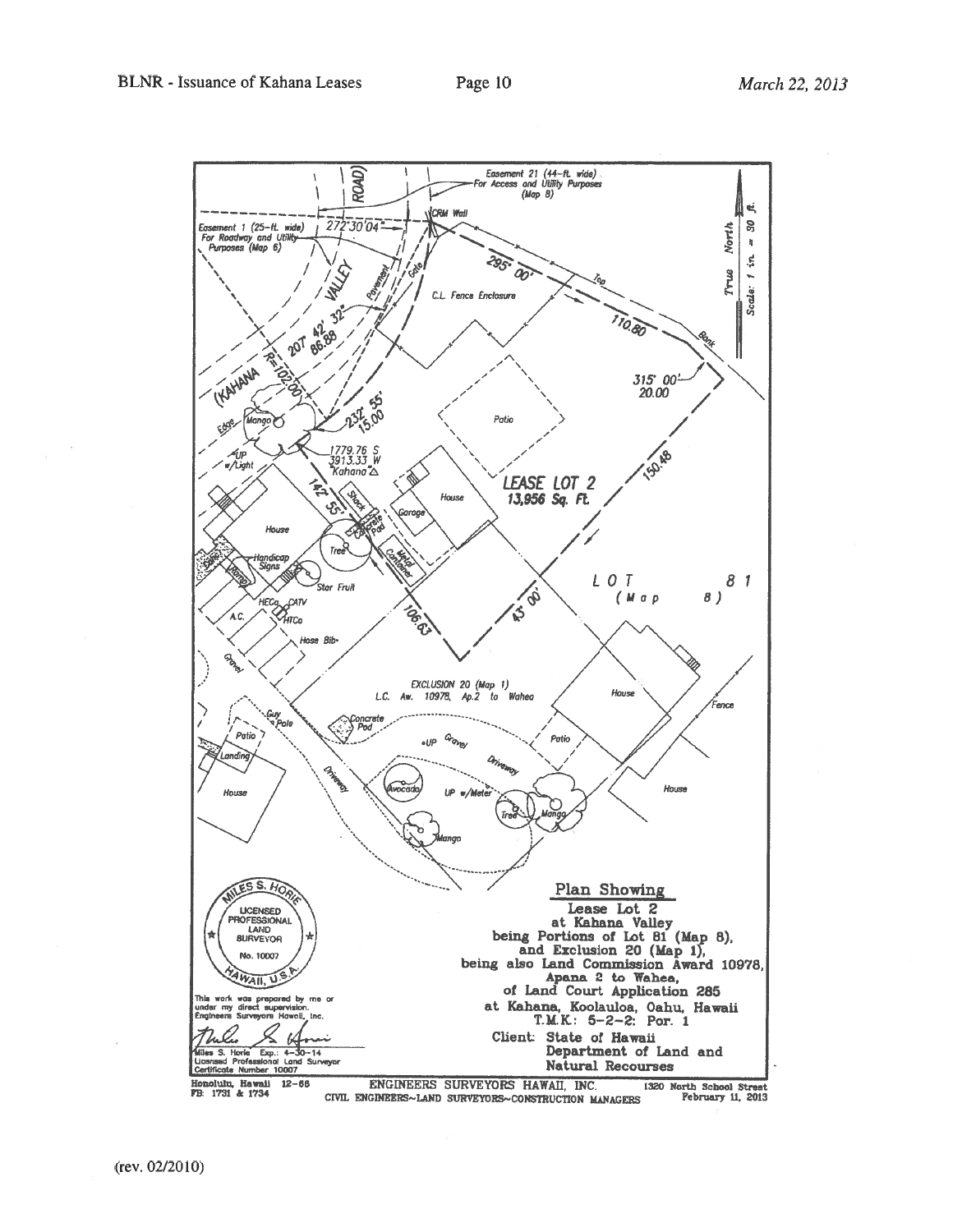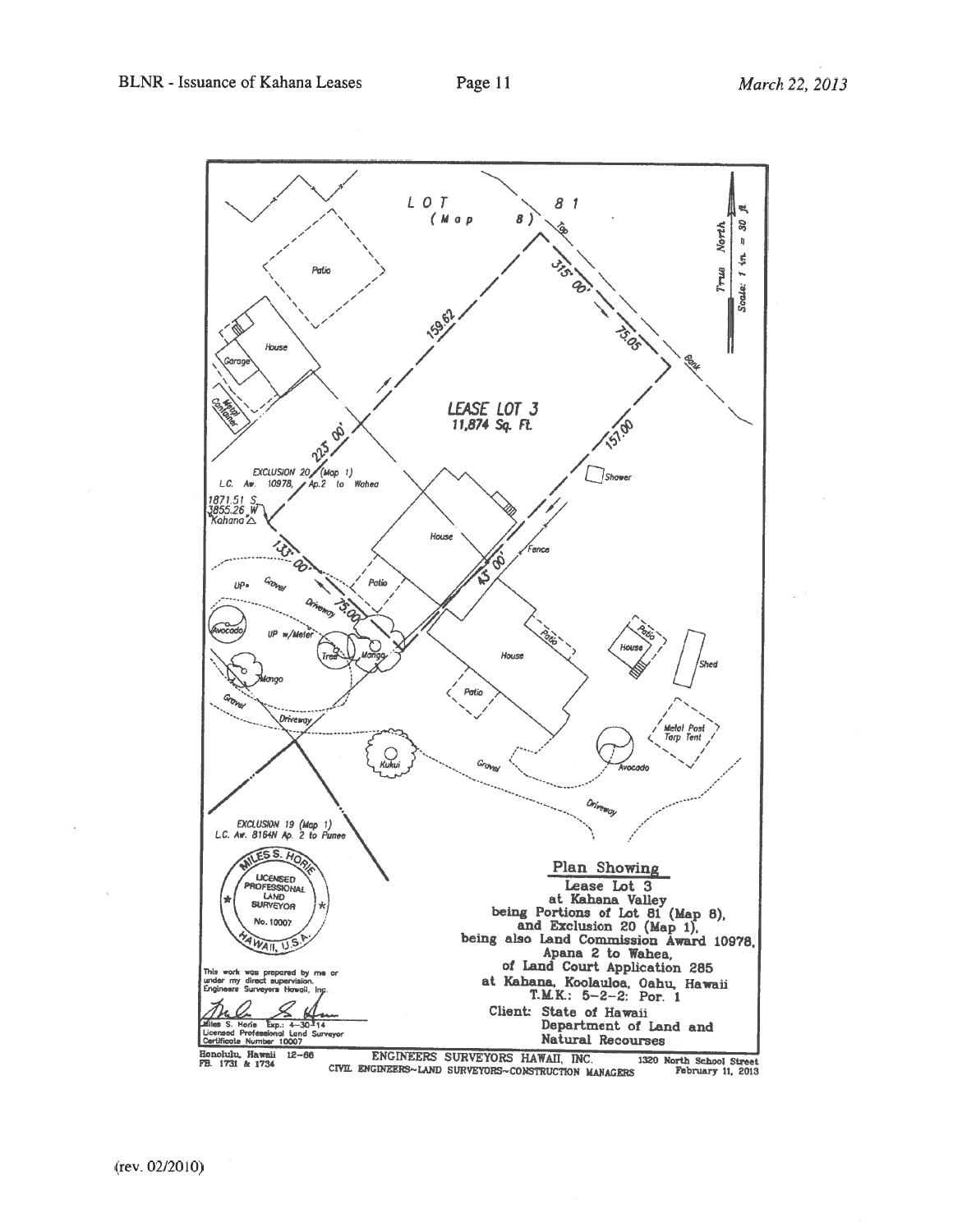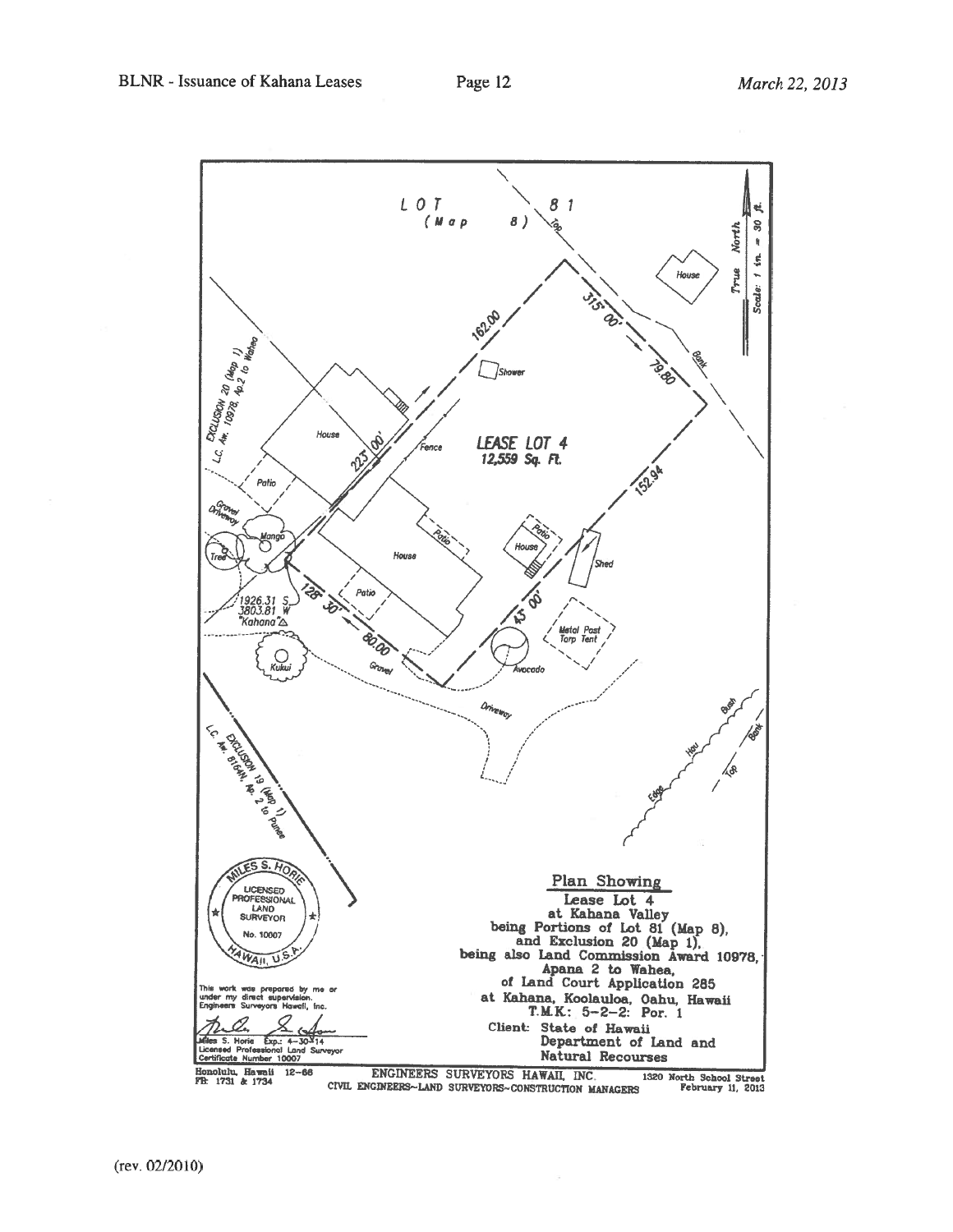

1320 North School February 11. 2013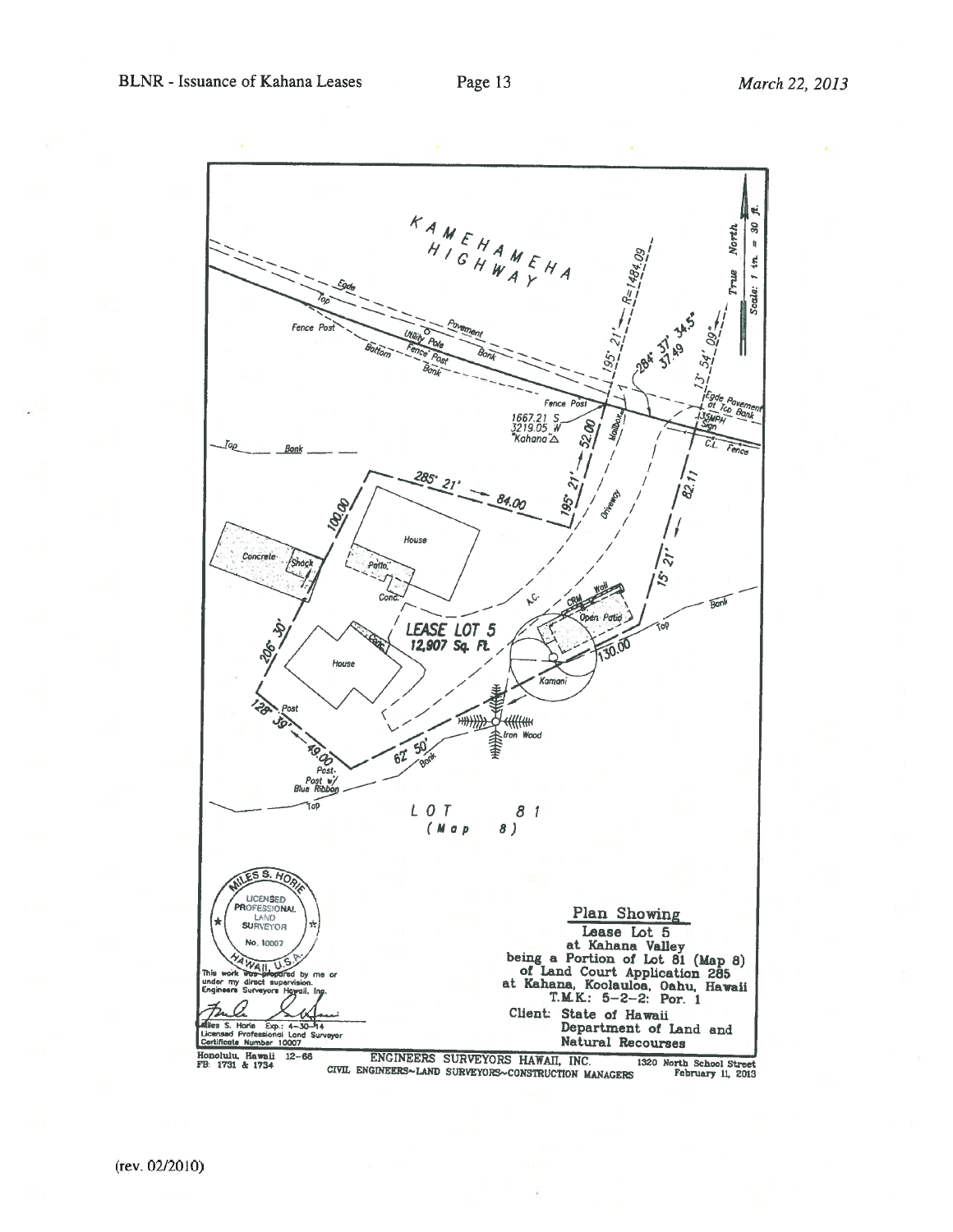

1320 North School Street<br>February 11, 2013 CIVIL ENGINEERS~LAND SURVEYORS~CONSTRUCTION MANAGERS